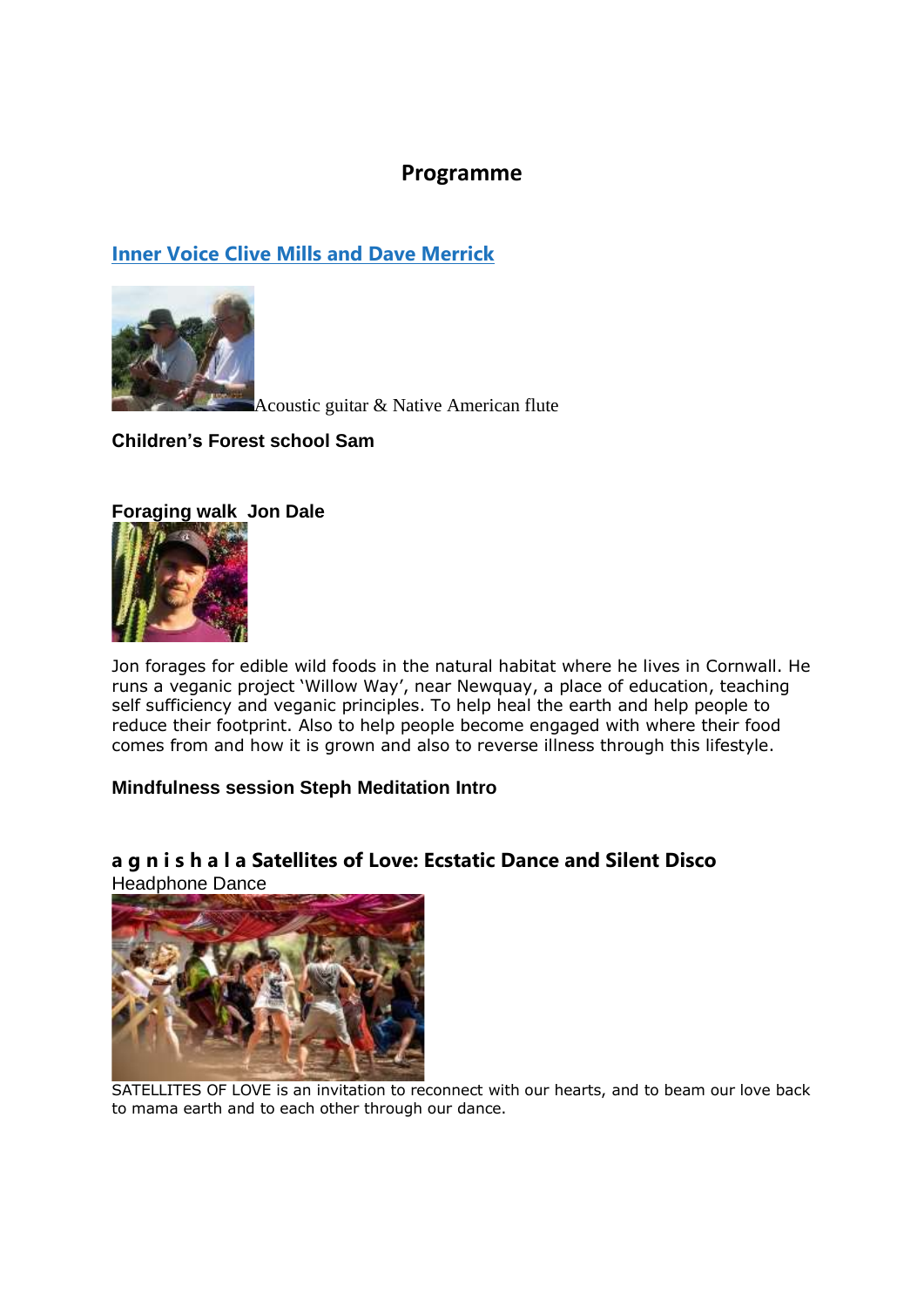## **Cherry Willow craft**



Learn a new skill and make a memento to take home from the festival, on these introductory sessions to basket making. On Friday we'll be using willow bark to make small woven pouches, and you can have a go at peeling fresh willow bark harvested on site; on Sat we'll be using a mixture of willows to make a simple tension tray, and Sunday's workshop will be bark weaving as on Friday. Please note - there'll be a maximum of 8 places on each of the hour long sessions, one on each day, - **there will be a sign up sheet in the Apple Barn for these workshops.**



**Save our Wildlife with Nadya-performance workshop- make a** short video with Nadya and enter VON's Save our Wildlife Video Competition

### **Magic workshop Magic for All Nat**

**Nourishing your mind, body and spirit with [Melanie Hubbard](https://www.nourishinglife.org.uk/)**



Melanie will be leading cooking demos.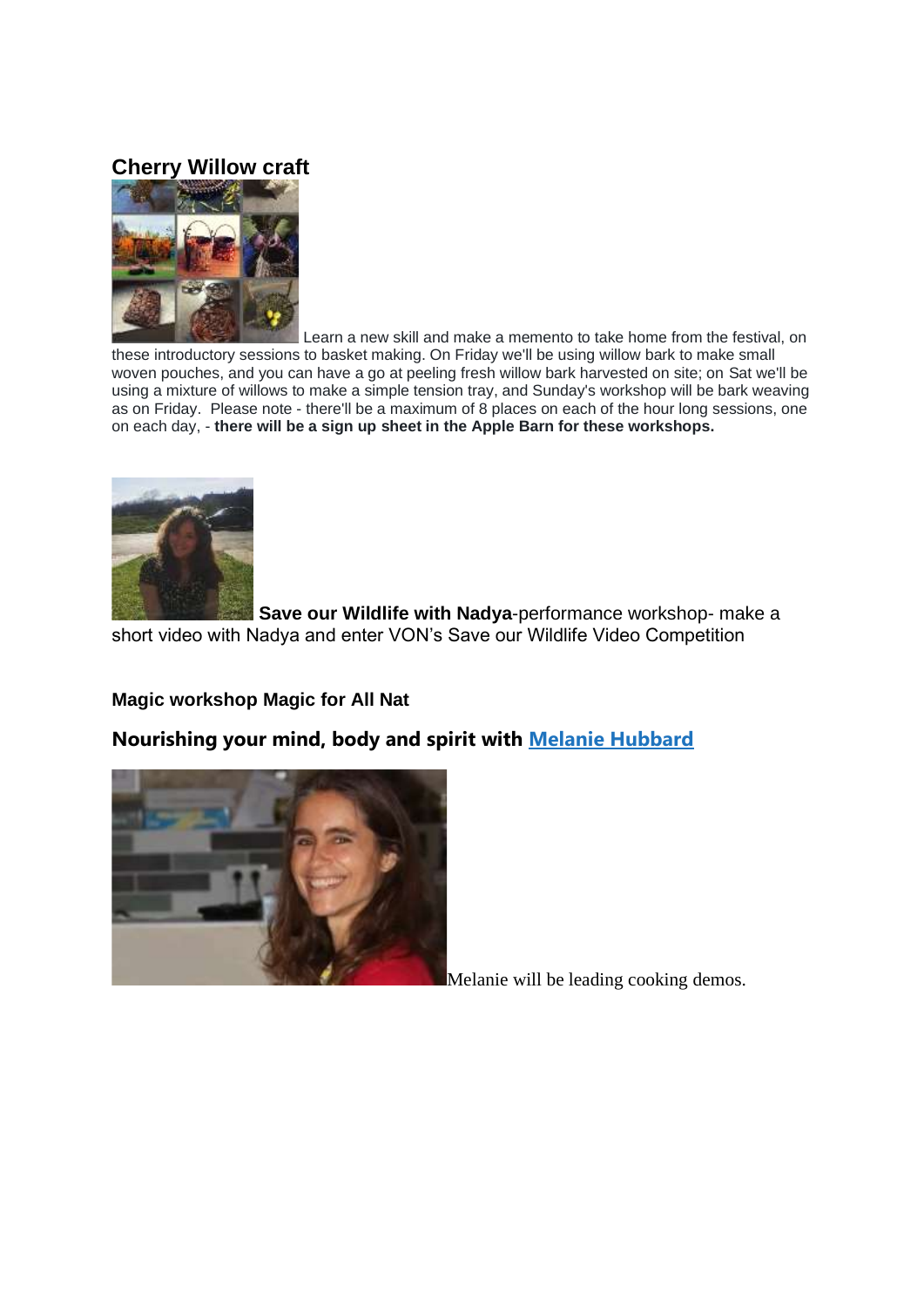## **[Tim Bliss](https://timbliss.hearnow.com/) Singer/Songwriter**



# **[Stephanie Lopez-](https://www.stephanielopez.info/astrology)An introduction to astrology**



An introduction to astrology

This workshop will explain the basics of the zodiac wheel symbolism, and give you keys to understand the meaning of your personal planets in your own birth chart.

### **Giles Bryant**



Giles Bryant has been a vegan musician for over 20years. In this session he shares his songs inspired by the worlds spiritual tradition. [www.gilesbryant.com](http://www.gilesbryant.com/)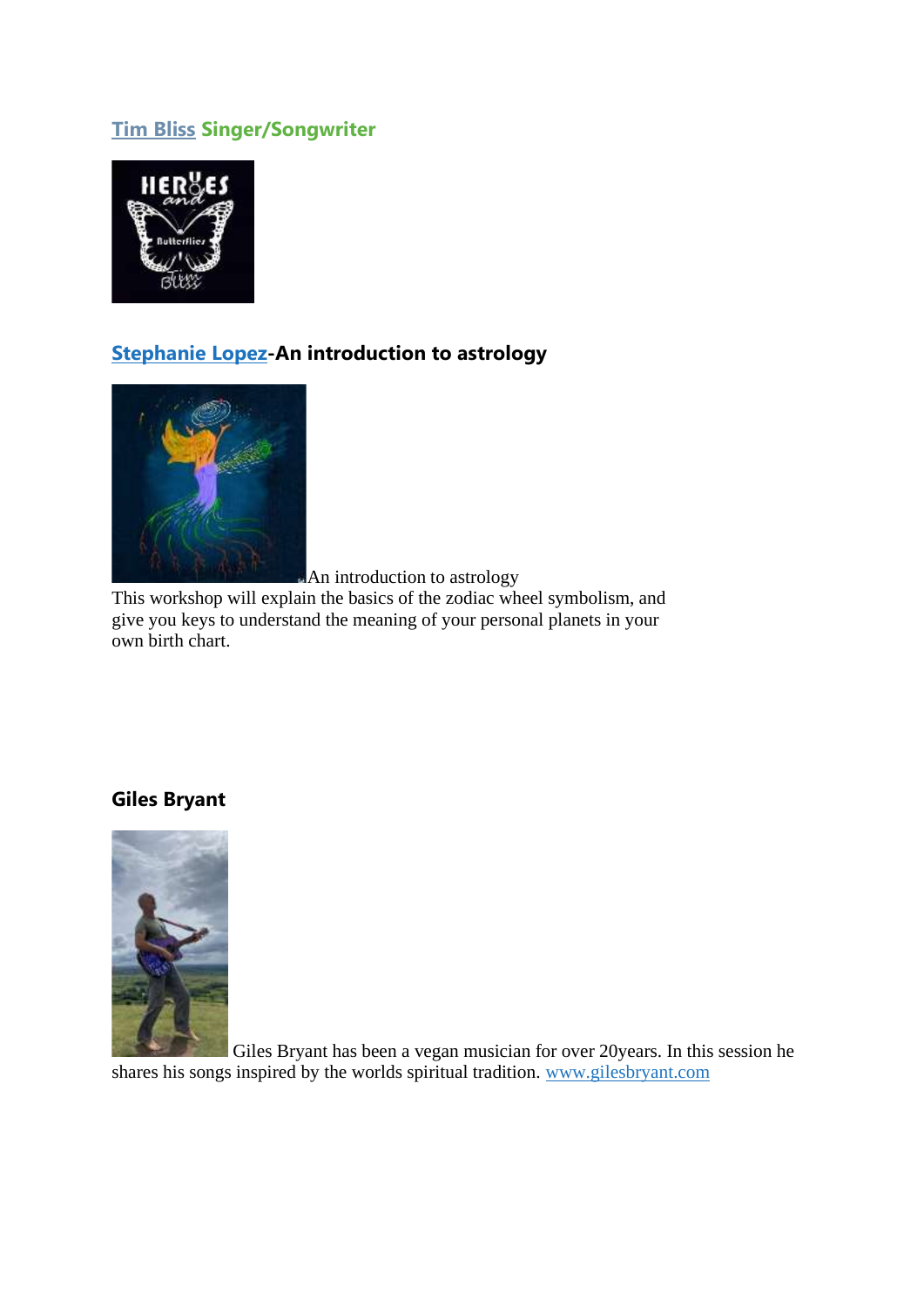#### **Paula Bostock:** Whole Body Yoga meridian tapping



A mini workshop of holistic yoga for everyone, including makko ho (meridian tapping) breath awareness and playfulness of experiencing our bodies.

### **[Mark Barnwell-](https://www.youtube.com/watch?v=fTjrEDk5a9U&t=10s)Spanish Guitar**



Mark Barnwell – Award-winning Spanish Guitarist

Mark is a professional Spanish guitarist based in the South West of the UK. His experience of live performances spans over 35 years. His repertoire includes Latin, contemporary and world fusion as well as traditional Spanish guitar pieces. Visit his website for more information. <https://www.markbarnwell.com/>

#### **Tumbling on air track Acrobatics for children Cara**

**Acrobatics/Parcour with Said**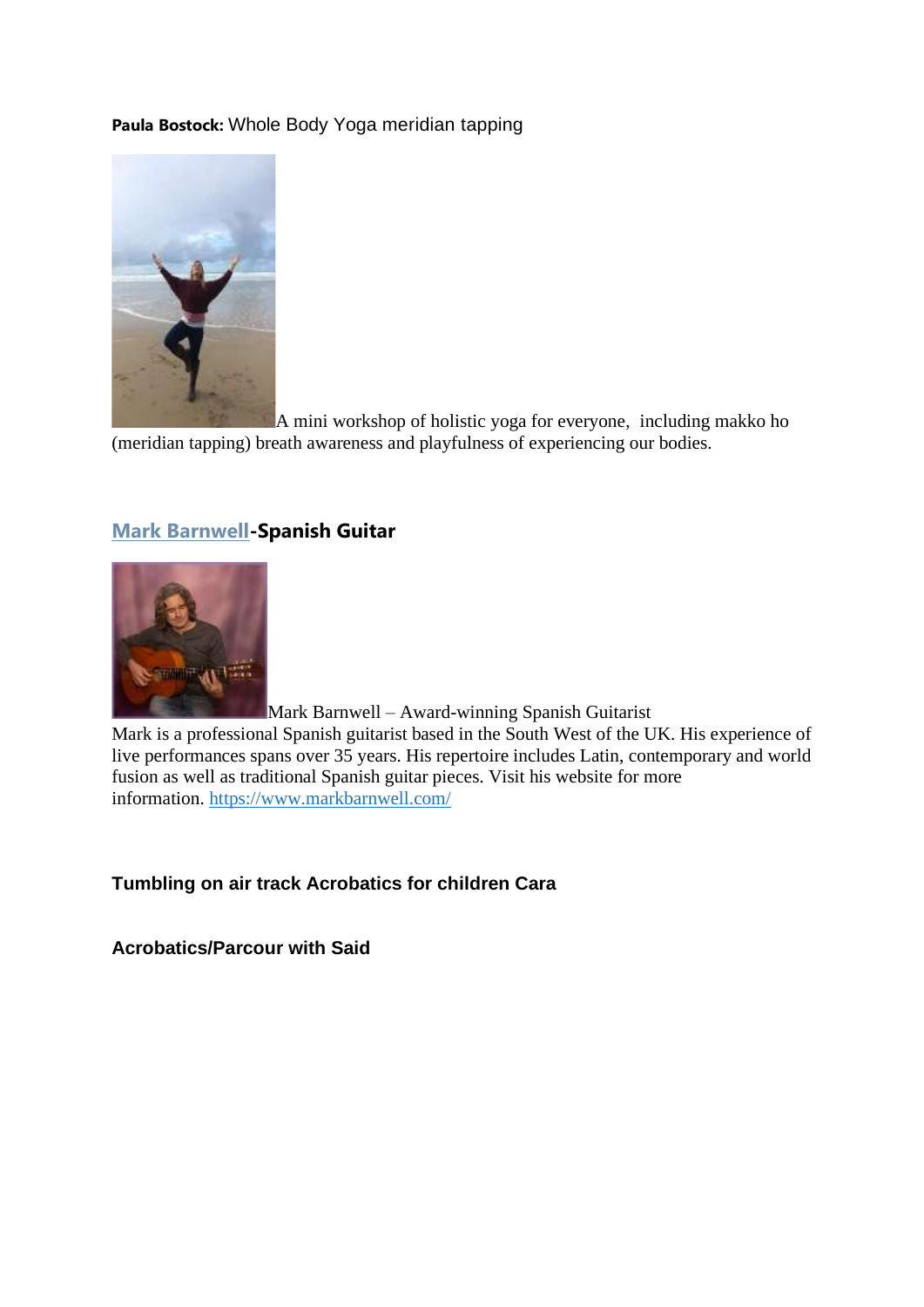# **[Juliette Bryant:](https://www.juliettebryant.com/) Connecting To The Wisdom Of Plants And Medicinal Mushrooms For Health And Wellbeing**



There are over 80,000 different edible plants on Earth and each plant has it's own Wisdom and uses to help us align with optimal health. In this workshop you will learn about some of the Plants that can accelerate your journey to health and the Magic of Medicinal Mushroom.

# **Rich Hardy Saturday 3.30pm Apple Barn From Undercover Journalist to Vegan Farmer**



For two decades I lived a double-life.

And with the help of a hidden camera, some water-tight cover stories and a little luck I traversed the globe working undercover to document the damage factory farming was doing to the planet and the billions of suffering animals used to feed and clothe us. My images and testimony helped shape some pioneering legislation and were used by global animal charities to generate hard-hitting media exposés. But while it helped create change and promoted vegan lifestyles, it came at a bit of a personal cost.

Burnt out and in need of a change I turned to growing. Partly to help heal my soul a little after what I had witnessed but also as a challenge to the cruel factory farming model that growing food needn't involve animal suffering or be so destructive. So, with my partner Pru, and taking an activist-inspired approach, we've set up a vegan farm in Cornwall that is halfway through its first season. Using veganic techniques and operating under a Community Supported Agriculture (CSA) model we harvest weekly and deliver veg boxes in and around Falmouth, Redruth and Truro.

Come hear some of the stories that inspired me to take this leap and the ups and downs of first season vegan farmers.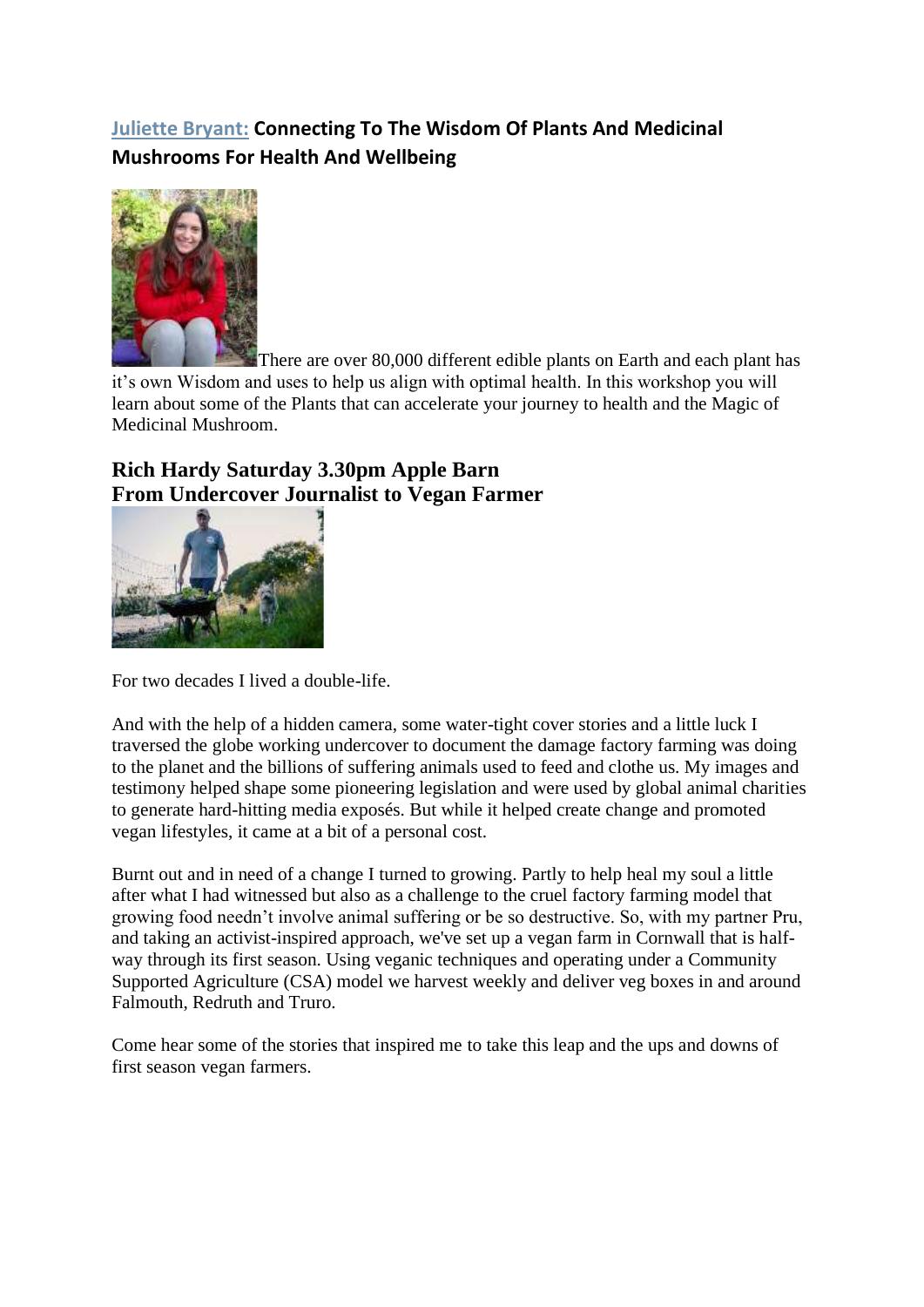## **[Anairda & The Anarkistas](https://www.facebook.com/AnairdaandTheAnarkistas)**



Rebellious tunes for a changing world!

## *Gerri O'Mara* **Essential Oil Educator**



Hey! Come and learn about the amazing, powerful effects of dōTERRA essential oils - plant based medicine for 85% of your health & wellbeing.

You will learn many ways to manage your health naturally using essential oils. Essential oils can help with multiple areas of your health from; sleep, first aid, immunity, digestive system to emotional support. Are there areas of your health you would like to find natural ways to support?

I'd love for you to join me and leave feeling empowered that you have natural solutions for you and your loved ones health at your fingertips!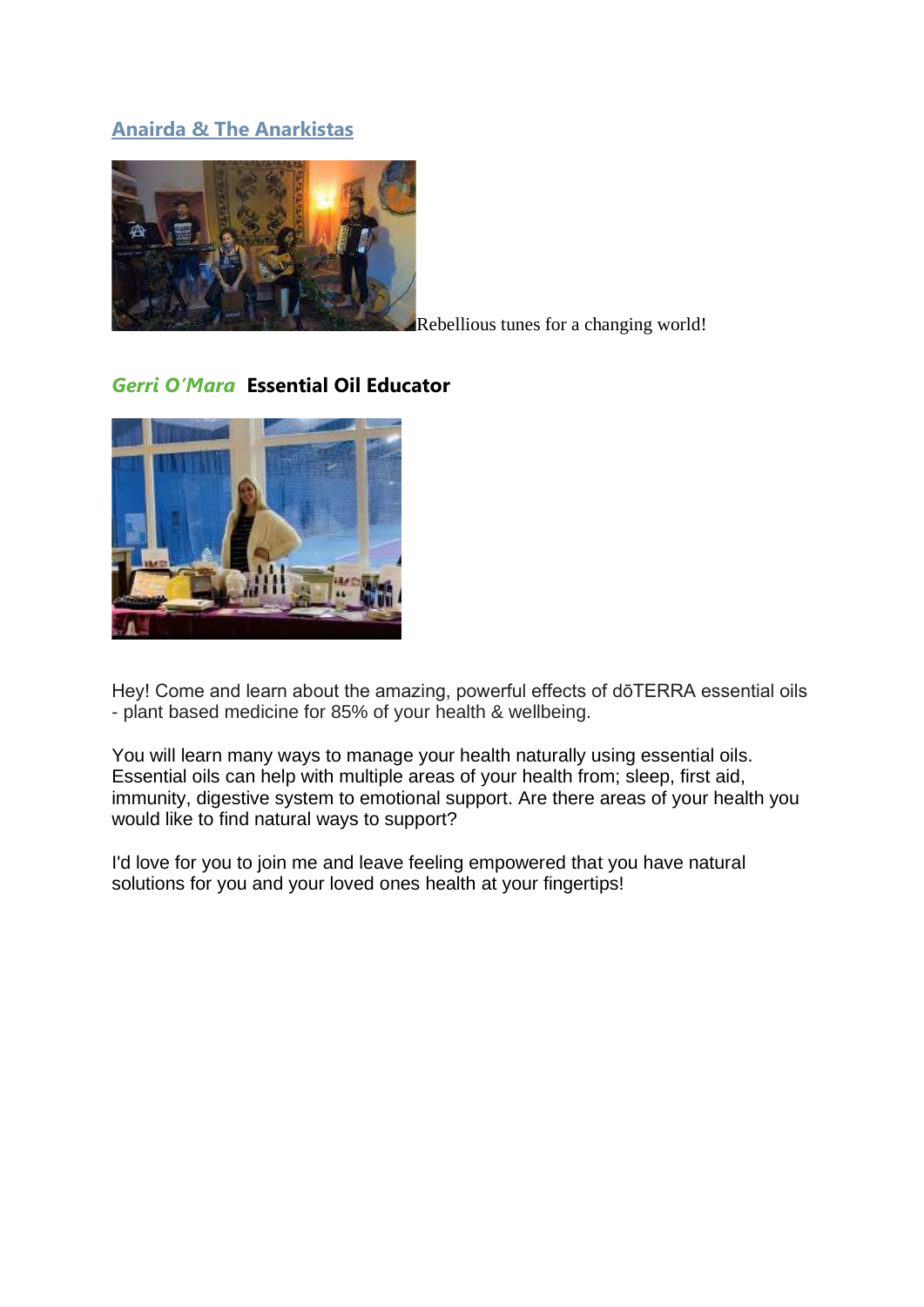## **[Woodland Studios 432hz](https://www.youtube.com/channel/UCmr-j_9tDIzCiZ4OWxLbPCg)**



The Woodland Studios 432hz is a band that is inspired by

nature. We tune our instruments in the frequency of 432 Hz as this brings a feeling of peace and healing to listeners.

## **Jules: Chakra Dance**



"In a society that worships love, freedom and beauty, dance is

sacred. It's a prayer for the future, a remembrance of the past and a joyful exclamation of thanks, for the present." Amelia Atwater-Rhodes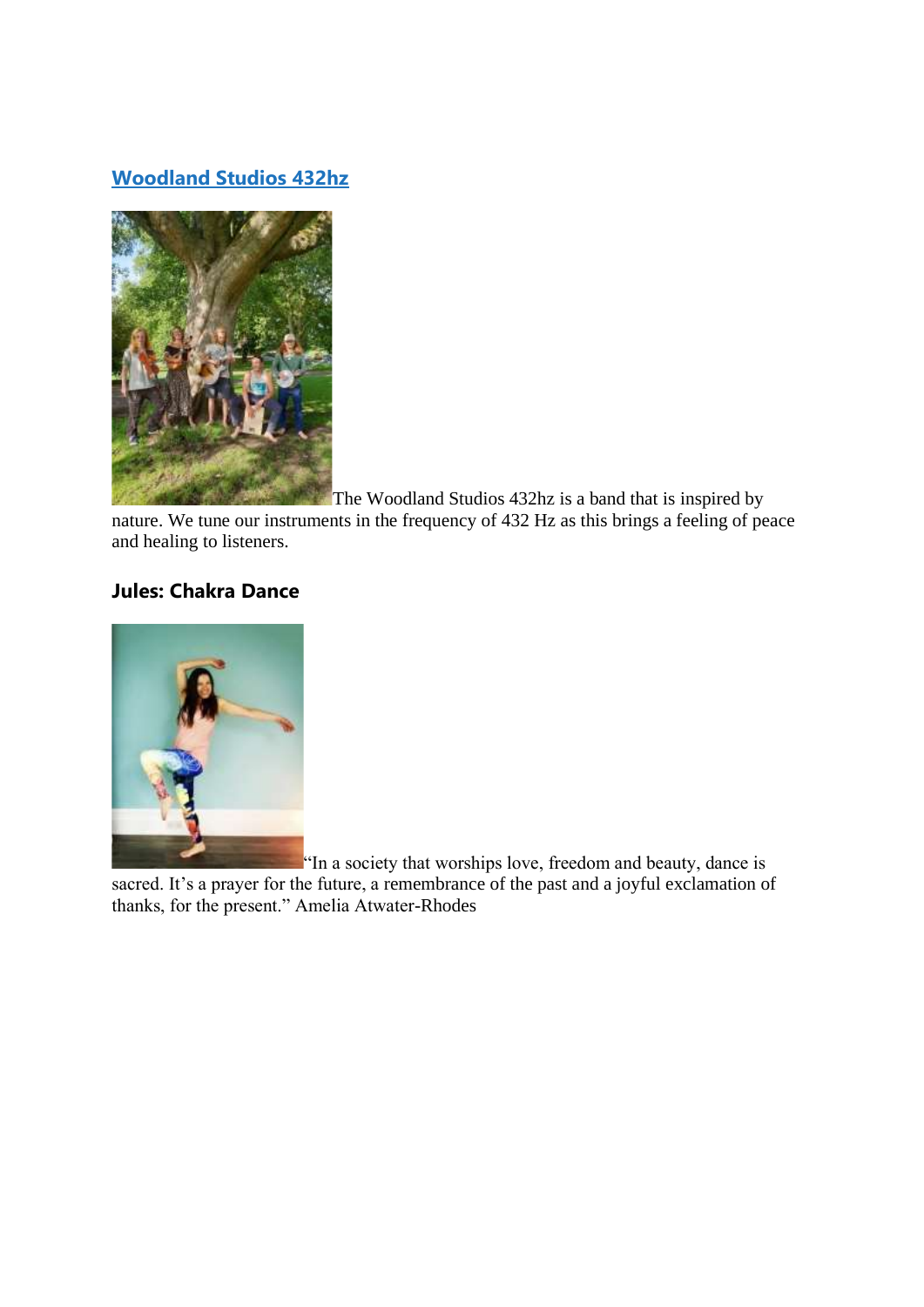## **Henri Dobson "Heart yoga, Meditate: Move: Relate!"**



Exploring the Mystery of Being through stillness, movement, connection and witnessing  $\sim$ Embodied Presence with Henri Dobson

Relaxing into the deeper ground of Being and body, we'll explore who we are through the lens of Presence – by integrating relaxation & stillness, movement, heart inquiry, connection and witnessing, supported by the Mystery of Being – we can come back into circulation with the deeper aspect of who we are and touch our profundity and meet each other from here! Bring a curious heart and an open mind!

## **Health Education Station: Theresa and Effat**



Seasonal wild food daily basics, to bring the body back in

tune. Persian inspired Tree leaf infusions (Anti-viral seasonings), medicinal munchies: wild raw foods, low-carbon footprint nutrition. Medicinal remedy Tours with species botanical identification, historical and linguistic links plus legal and safety measures.